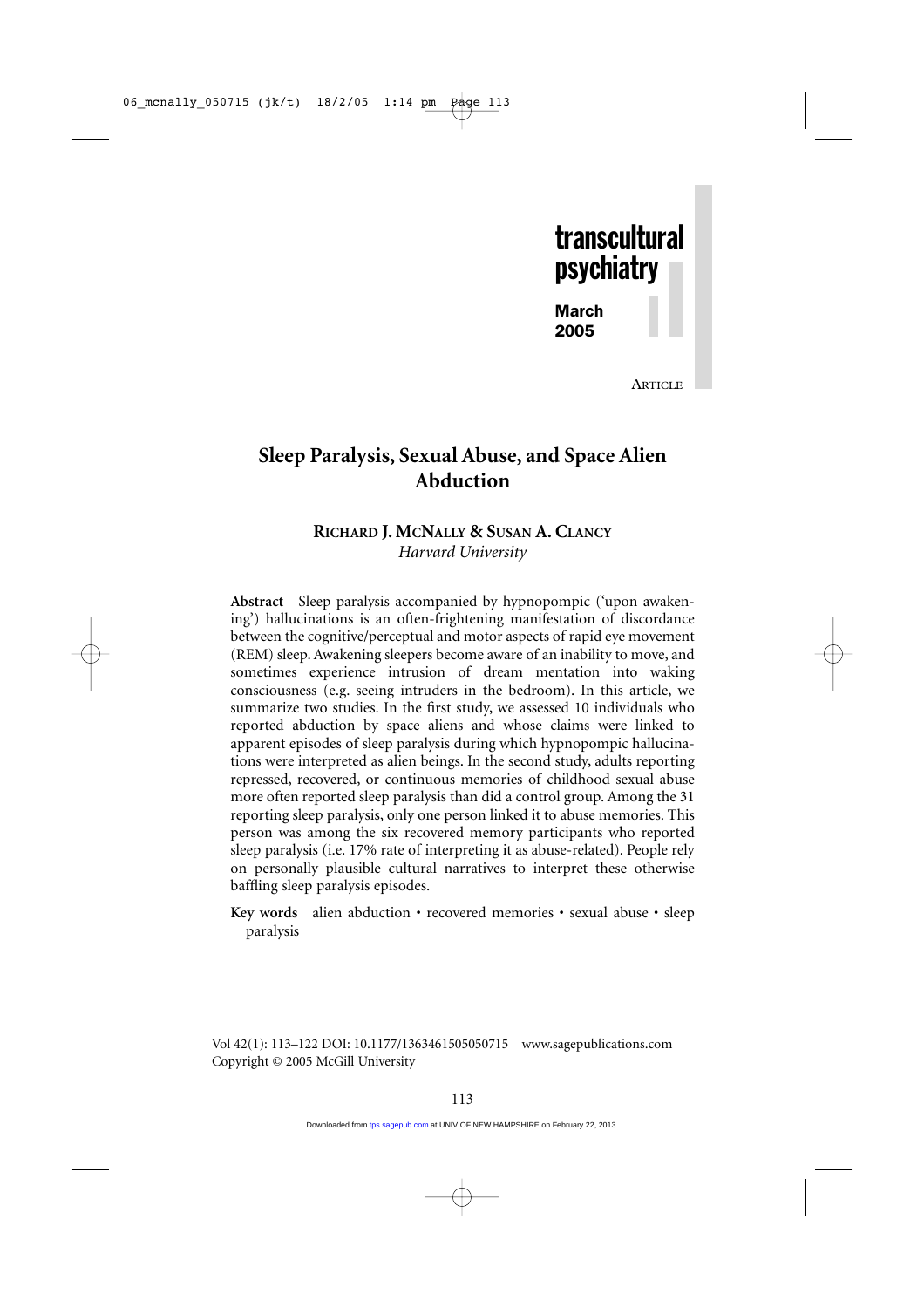Imagine opening your eyes shortly before dawn, attempting to roll over in your bed, and suddenly realizing that you are entirely paralyzed. While lying helplessly on your back and unable to cry out for help, you become aware of sinister figures lurking in your bedroom. As they move closer to your bed, your heart begins to pound violently and you feel as if you are suffocating. You hear buzzing sounds, and feel electrical sensations shooting throughout your body. Within moments, the visions vanish and you can move once again. Terrified, you wonder what has just happened.

The aforementioned experience is an episode of sleep paralysis accompanied by hypnopompic ('upon awakening') hallucinations (Hobson, 1995). Although individuals with narcolepsy often have these experiences, the phenomenon itself seldom signifies pathology. These episodes arise from a temporary discordance in the architecture of rapid eye movement (REM) sleep – the sleep phase during which most dreaming occurs. Reciprocal interactions between REM-off and REM-on cells in the brainstem regulate alternating cycles of REM and non-REM sleep throughout the night (Holden & French, 2002). These mechanisms block sensory input, furnish the forebrain with internal stimuli forming the content of dreams, and block motoric output, thereby immobilizing the dreamer. If sleepers begin to awaken before paralysis has waned, they may become aware of their inability to move, and if dream mentation lingers, they will hallucinate sights, sounds, and tactile sensations. Within seconds or minutes, the perceptual, cognitive, and motor aspects of the sleep cycle become synchronized, the hallucinations disappear, and mobility is restored as the person becomes fully awake.

Approximately 30% of the general population has had at least one episode of sleep paralysis, and about 5% of the population has had an episode accompanied by the full range of visual, tactile, and auditory hallucinations (Cheyne, Newby-Clark, & Rueffer, 1999). Among those experiencing sleep paralysis, about 75% will hallucinate in at least one sensory modality. Insomnia, shift work (Kotorii et al., 2001), and sleeping on one's back (Cheyne, 2002a) are associated with an increased likelihood of an episode.

People experiencing sleep paralysis, at least those unaware of its benign causes, tend to feel terror as it is occurring (Cheyne et al., 1999). Such anomalous experiences often prompt a search for explanations, and scholars have noted a diversity of accounts across cultures and throughout history (Hufford, 1982). For example, hallucinated intruders menacing the sleeper have been interpreted as male (incubus) or female (succubus) demons, as witches, and, most recently, as alien beings (Mack, 1994).

As part of our research program on traumatic memory (McNally, 2003a, 2003b), we have studied sleep paralysis in people reporting memories of childhood sexual abuse (CSA; McNally & Clancy, in press) and of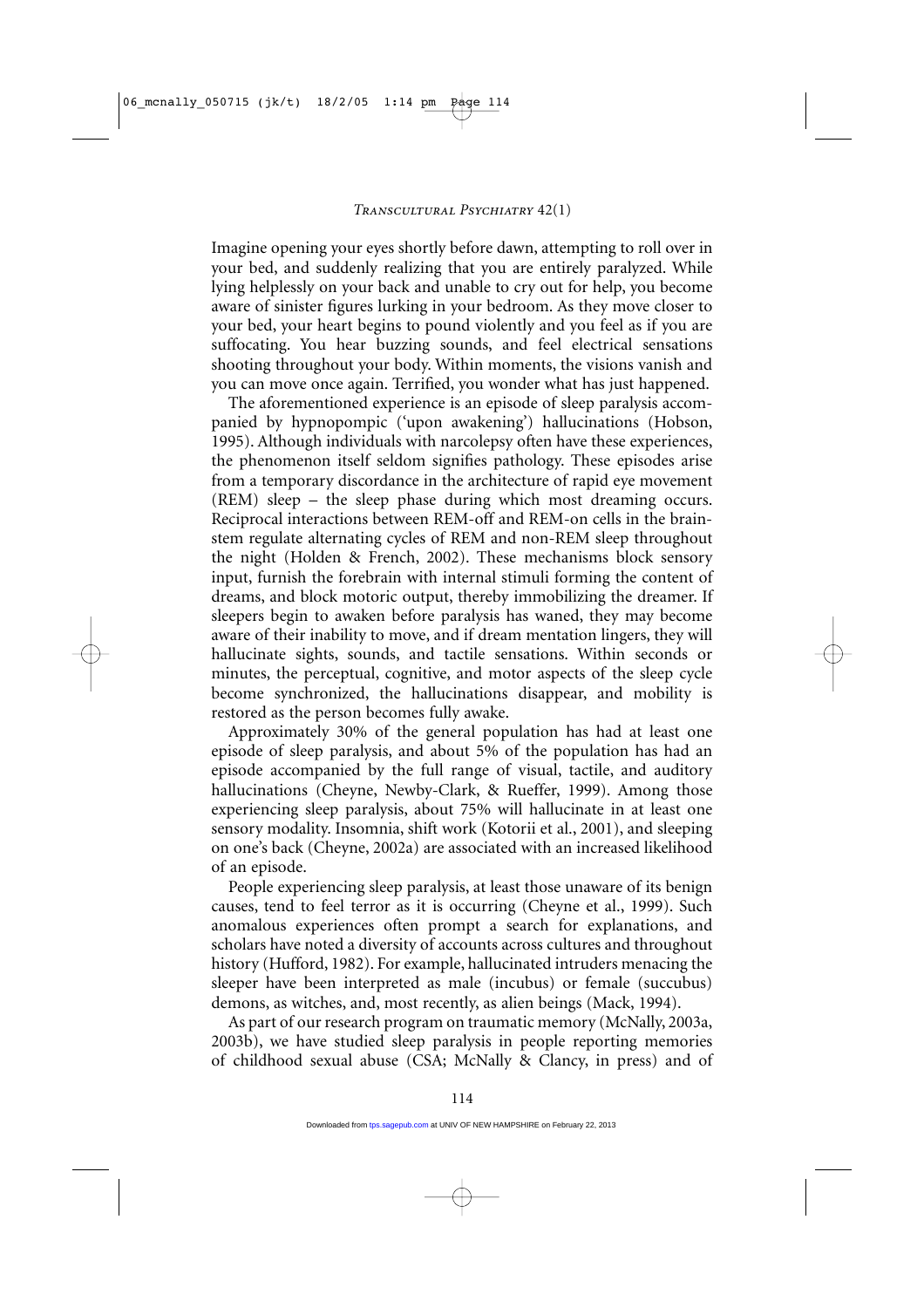abduction by space aliens (Clancy, McNally, Schacter, Lenzenweger, & Pitman, 2002; McNally, Lasko et al., 2004). In this article, we briefly review our chief findings.

## **Sleep Paralysis and Reports of Space Alien Abduction**

Although other scholars have suggested that reported encounters with space aliens may have origins in sleep paralysis episodes (e.g. Spanos, Cross, Dickson, & DuBreuil, 1993), few have directly assessed any 'abductees.' As part of a laboratory study on psychophysiologic reactivity to audiotaped scripts of 'memories' of alien encounters, we interviewed 10 abductees who mentioned apparent sleep paralysis episodes accompanied by hypnopompic hallucinations (six women, four men; McNally, Lasko et al., 2004). Abductees were recruited through newspaper advertisements seeking people who believed that they had been abducted by aliens, and by word-of-mouth via other local researchers who had worked with this population. The hallucinatory content included feeling electrical sensations (sometimes painful), seeing alien beings in the bedroom, seeing flashing lights or glowing objects, and feelings of levitating off the bed. Most abductees had experienced multiple episodes. Hallucinations occurred in either one modality (e.g. visual) or in multiple modalities (e.g. visual, tactile, auditory). Eight abductees had sought assistance from mental health professionals who used hypnotic methods to 'help' them recover additional memories that were presumably inaccessible for various reasons (e.g. the memories were repressed or dissociated; aliens did not want them to become fully aware of what had happened). During these sessions, seven individuals 'recalled' having participated in hybrid breeding programs (e.g. sex with aliens, medical extraction of semen, encounters with their hybrid offspring on spaceships).

Although the abductees reported shock and puzzlement after having experienced their first episodes of sleep paralysis, it was difficult to determine when they concluded that they had experienced an alien encounter. Indeed, with some exceptions (see later vignette), the features of the alien beings were sometimes difficult to discern in the darkness of the bedroom. Moreover, by the time we interviewed them several years after the most recent sleep paralysis episode, most had undergone some version of hypnotic regression in which they recovered vivid visual 'memories' of what the aliens looked like, and these usually fit contemporary cultural stereotypes (e.g. thin gray bodies, large heads, dark eyes).

The vividness of the images of the aliens varied. Sometimes their features were clear and vivid (see later example), whereas in other cases the physical appearance of the beings was difficult to discern in the darkness of the bedroom. For example, one person first thought that the beings in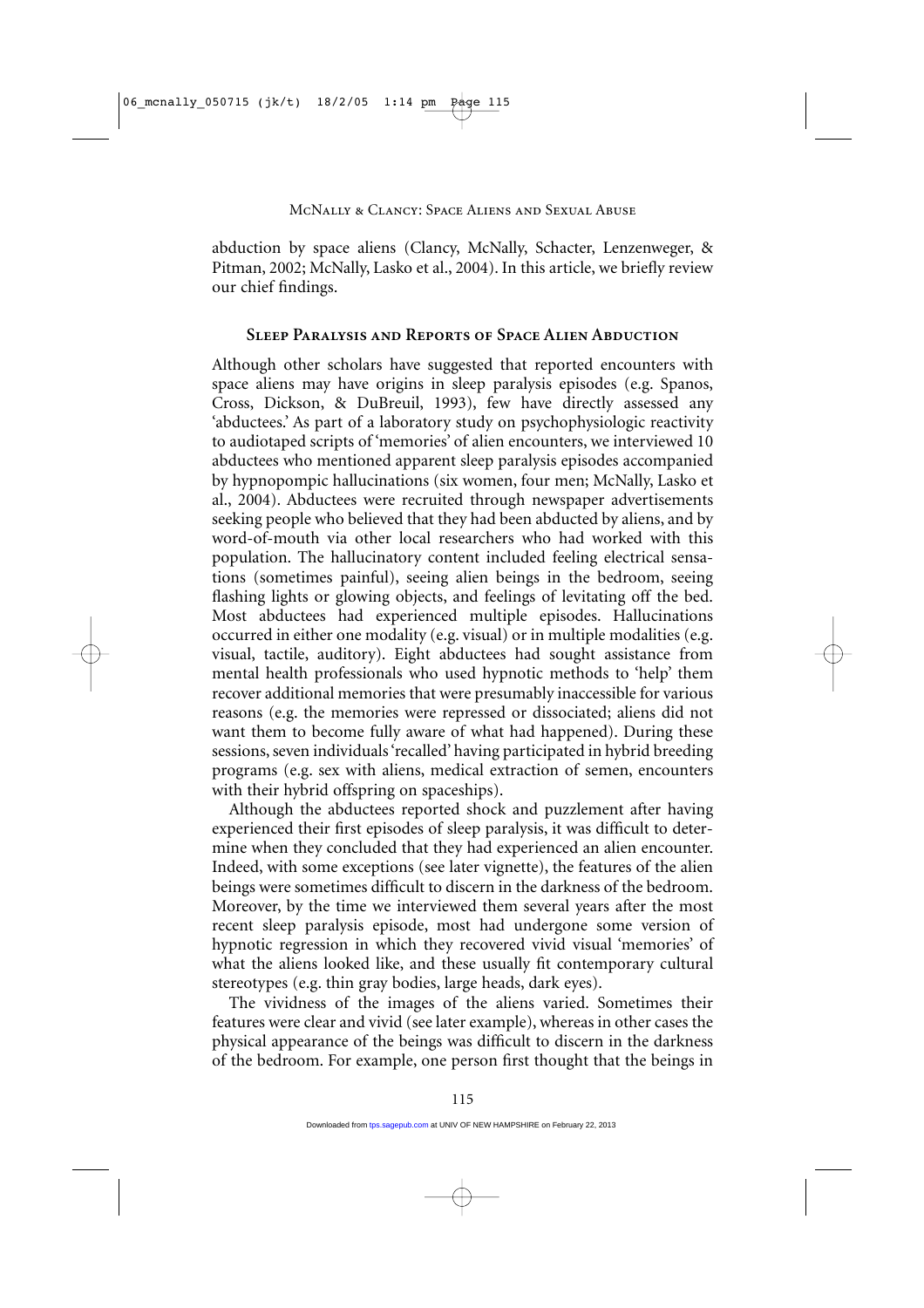her bedroom must be angels, until an acquaintance, to whom she described the experience, knowingly informed her that the beings were aliens.

A female abductee was lying on her back when she woke up from a sound sleep. Her body was completely paralyzed and she experienced the sensation of levitating above her bed. Her heart was pounding, her breathing was shallow, and she felt tense all over. She was terrified. She was able to open her eyes, and when she did so, she saw three beings standing at the foot of her bed in the glowing light.

Another female abductee was lying on her back when she woke up in the middle of the night. She was completely paralyzed, and felt electrical vibrations throughout her body. She was sweating, struggling to breathe, and felt her heart pounding in terror. When she opened her eyes, she saw an insectlike alien being on top of her bed.

A male abductee awoke in the middle of the night seized with panic. He was entirely paralyzed, and felt electricity shooting throughout his body. He felt his energy draining away from him. He could see several alien beings standing around his bed.

Formal psychiatric interviews uncovered very little psychopathology. Four abductees had never qualified for a DSM-IV diagnosis, whereas several met criteria for current diagnoses of specific phobia for insects  $(n = 1)$ , anxiety disorder related to alcohol dependence  $(n = 1)$ , bipolar disorder (NOS;  $n = 1$ ), and panic disorder ( $n = 1$ ). Three (including the person with panic disorder) nearly met criteria for past post-traumatic stress disorder (PTSD) related to their alien encounters (i.e. sleep paralysis episodes plus recovered memories of being medically probed and sexually molested by aliens), and one abductee still had some PTSD symptoms. None of the abductees, however, met criteria for schizophrenia. Among the 12 control participants in the psychophysiology study, one reported an episode of sleep paralysis without any hallucinations. She first feared that she might have a neurological disease, but soon forgot about the strange experience when it did not occur again.

Psychometric measures likewise uncovered very little evidence of current distress among the abductees. For example, their mean scores on questionnaires tapping symptoms of depression and anxiety were well within normal limits, and indistinguishable from those of the control group. By contrast, relative to the 12 control participants who denied a history of alien abduction, the abductees scored significantly ( $p < .05$ ) higher on the Dissociative Experiences Scale (DES; Bernstein & Putnam, 1986; *M* = 8.4 vs. 3.3), the Absorption Scale (Tellegen & Atkinson, 1974; *M* = 21.6 vs. 9.6), and the Magical Ideation Scale (Eckblad & Chapman, 1983; *M* = 9.2 vs. 2.9). The DES taps alterations in consciousness ranging from the ordinary (e.g.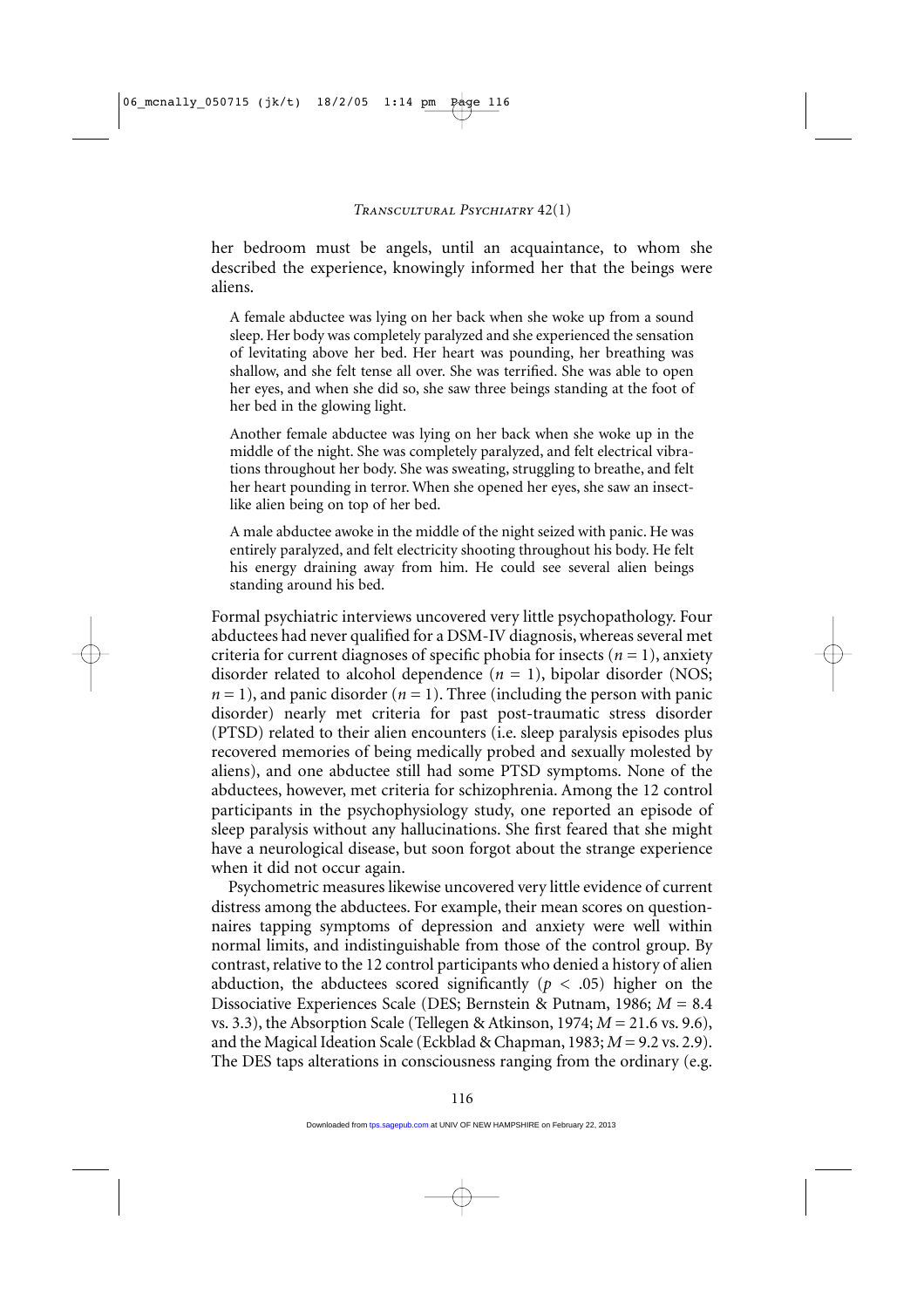'spacing out' on a long car trip) to the bizarre (e.g. not recognizing one's reflection in the mirror). The Absorption Scale taps the ability to become engaged in imaginative experiences (e.g. reading a novel) – a trait linked to fantasy proneness. The Magical Ideation Scale assesses belief in unconventional phenomena (e.g. telekinesis, reincarnation).

The main purpose of the study was to test whether people who hear audiotaped scripts of traumatic 'memories' related to abduction would exhibit a profile of reactivity on measures of heart rate (HR), skin conductance (SC), and facial electromyographic (EMG) activity similar to that exhibited by patients in previous PTSD research (for a review, see Orr, Metzger, & Pitman, 2002). Each abductee wrote brief narratives describing his or her alien abduction encounters, another highly stressful experience (e.g. hearing of the violent death of a loved one), a very positive experience (e.g. birth of one's first child), and a neutral experience (e.g. mowing the lawn last weekend). We converted these written narratives into 30-second audiotapes, which participants heard in the psychophysiology laboratory. Consistent with this hypothesis, the abductees exhibited greater responses on all three physiologic measures while listening to their traumatic (and other stressful) scripts relative to scripts describing either positive or neutral memories. Control subjects, who heard scripts provided by the abductees, hardly responded at all. Typical abductee scripts concerned either sleep paralysis episodes, misinterpreted as assaults by space aliens, or recovered memories of being subjected to 'medical' procedures on board spaceships.

The physiologic responses of abductees to their traumatic abduction scripts were larger than the responses of PTSD patients to scripts of their traumatic experiences. For example, in the largest study ever done on Vietnam veterans with current PTSD  $(n = 654)$ , Keane et al. (1998) compared HR, SC, and EMG responses to personalized trauma scripts to a standardized neutral script. Using a laboratory procedure nearly identical to ours, Keane et al. published reactivity data (i.e. response to trauma scripts minus response to neutral scripts). The mean reactivity values for their current PTSD group were 3.2 b.p.m. for HR, 0.8 µS for SC, and 1.2 µV for EMG, respectively. Computing reactivity values (abduction minus neutral scripts) for our abductees, we obtained mean values of 7.2 b.p.m. for HR, 1.9 µS for SC, and 1.5 µV for LF-EMG, respectively. These findings underscore the power of emotional belief. People who misinterpret their sleep paralysis episodes as encounters with alien beings and who recover additional 'memories' of these encounters under hypnosis are likely to respond physiologically to audiotaped scripts describing these 'memories.' And their psychophysiologic profile will resemble that of PTSD patients even if they themselves do not qualify for the diagnosis.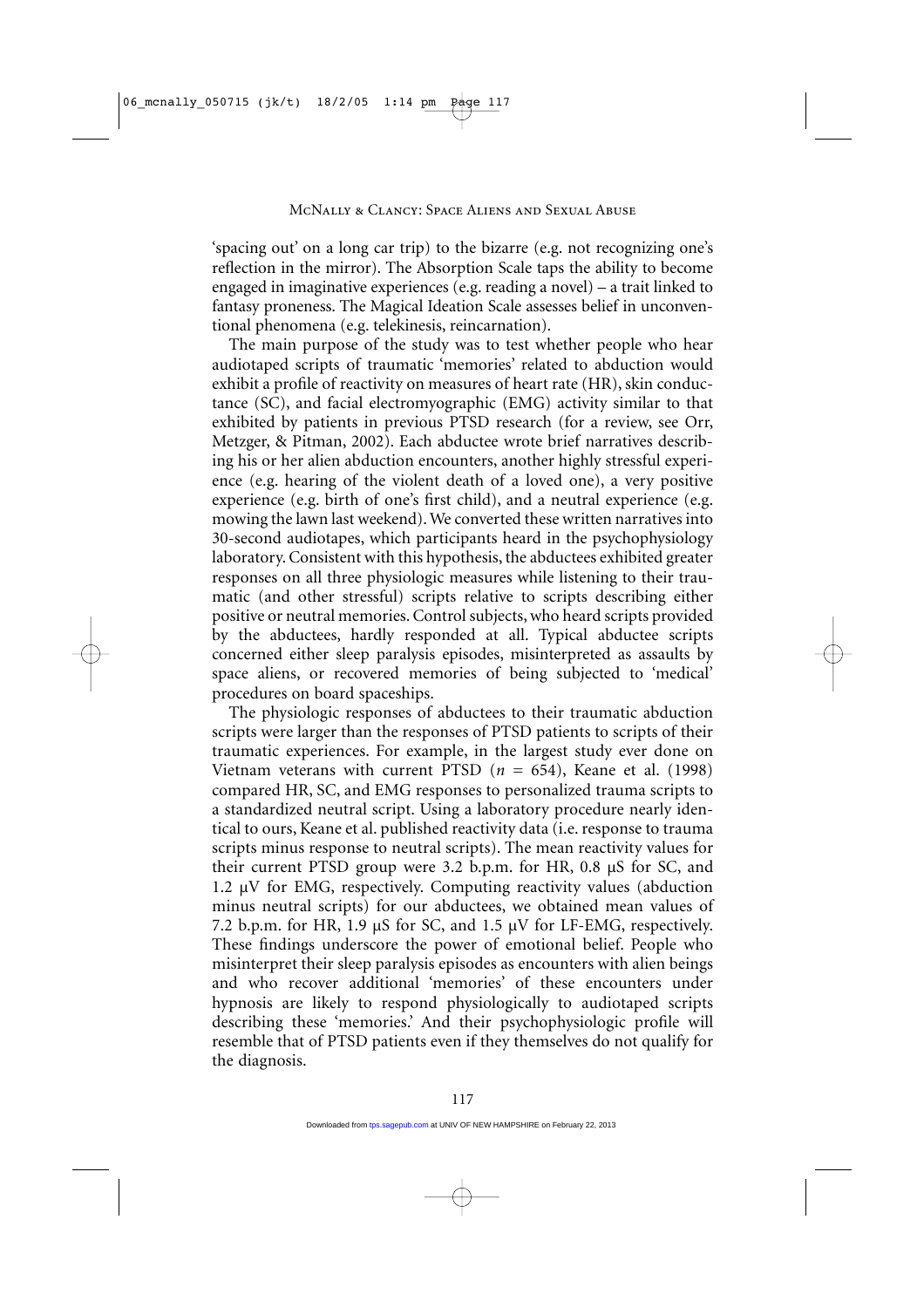## **Sleep Paralysis and Reports of Childhood Sexual Abuse**

Adults who believe that they harbor repressed memories of CSA often interpret diverse phenomena as 'indicators' of inaccessible memories of early trauma (Clancy & McNally, 2004; McNally, Clancy, Schacter, & Pitman, 2000). Among these are nightmares, bodily pains, sexual difficulties, and panic attacks. Pendergrast (1996) hypothesized that some adults may misinterpret episodes of sleep paralysis as signifying the nocturnal return of dissociated fragments of incest memories. For example, a woman who experiences sleep paralysis, accompanied by hallucinated bodily sensations and visions of a bedroom intruder, might conclude that she had been sexually molested by her father.

To investigate this issue, we developed and mailed the Sleep Experiences Questionnaire (SEQ), based on Cheyne (2002b), to adults who had recently participated in one of our memory studies (McNally, Clancy, Barrett, & Parker, 2004). The groups and the numbers of participants returning scorable questionnaires were as follows. The *repressed memory group* included persons who believed they were sexually molested as children, but who had no autobiographical memories of abuse ( $n = 18$ ; 17 female). They inferred their abuse history from various 'indicators' (e.g. sexual dysfunction, 'flashback' images). The *recovered memory group* included persons who reported remembering an episode of CSA after years of not having thought about it (*n* = 14; 8 female). The *continuous memory group* reported always having remembered they were abused  $(n = 36; 28$  female). The *control group* denied a history of CSA  $(n = 16; 11)$ female).

The full details of this study are reported elsewhere (McNally & Clancy, in press), but the main findings were as follows. The proportions of individuals reporting at least one episode of sleep paralysis were: repressed memory group (44%; 8/18 participants), recovered memory group (43%; 6/14 participants), continuous memory group (47%; 17/36 participants), and control group (13%; 2/16 participants). The three CSA groups combined had a significantly higher rate of sleep paralysis than did the control group,  $\chi^2(1) = 4.64$ ,  $p = .031$ , two-tailed with continuity correction.

The SEQ asked respondents to circle any of the listed possible explanations for sleep paralysis that had occurred to them. Only one person – a woman in the recovered memory group – connected her sleep paralysis to sexual abuse. The most common explanations across all participants were: I must have been dreaming ( $n = 8$ ); I was haunted by a ghost ( $n = 5$ ); and there must be something physically wrong with me  $(n = 4)$ . None of the participants interpreted the experience as an encounter with a space alien.

Finally, we found that relative to participants denying sleep paralysis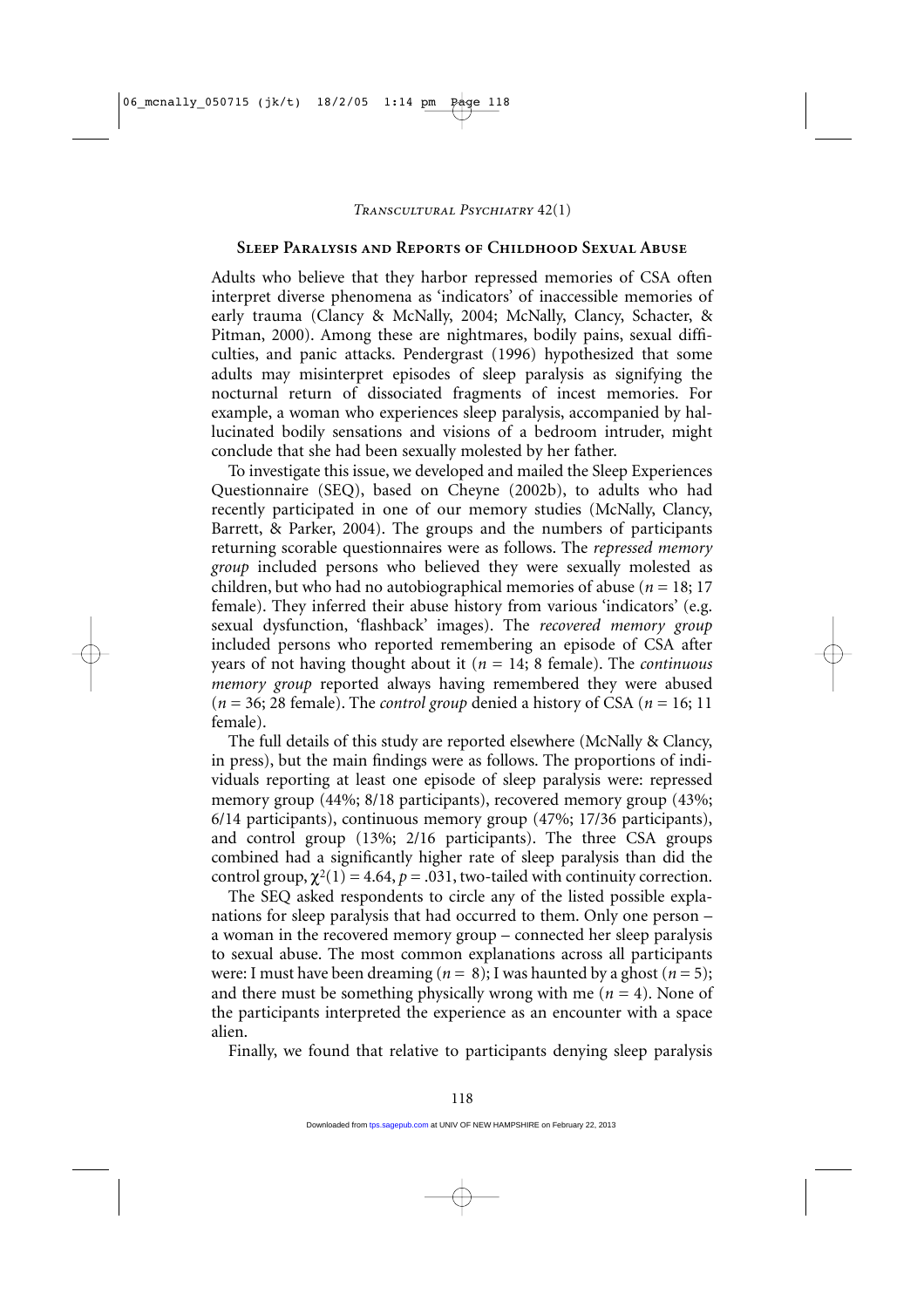(*n* = 47), those reporting it (*n* = 33) had significantly higher dissociation scores (DES; *M* = 23.3, *SD* = 17.0 vs. *M* = 14.1, *SD* = 11.9, *t*(52.3) = 2.72,  $p = .005$ , one-tailed), corrected for inequality of variances; significantly higher depression scores (BDI; *M* = 18.0, *SD* = 10.5 vs. *M* = 11.5, *SD* = 9.3,  $t(78) = 2.89$ ,  $p = .003$ , two-tailed), and marginally higher Absorption scores ( $M = 19.8$ ,  $SD = 7.5$  vs.  $M = 17.0$ ,  $SD = 7.6$ ,  $t(76) = 1.60$ ,  $p = .06$ , one-tailed).

#### **Discussion**

Our studies suggest that people who report having been either abducted by space aliens or sexually abused as children experience episodes of sleep paralysis at higher rates than do those denying histories of alien abduction or CSA. Although individuals in our first study attributed their sleep paralysis to alien abduction, only one participant – a woman in the recovered memory group – interpreted her sleep paralysis as linked to CSA. However, this participant was among the six recovered memory participants who reported sleep paralysis. That is, 17% of people who report both recovered memories of CSA and sleep paralysis interpret their sleep paralysis episodes as linked to memories of abuse, as hypothesized by Pendergrast (1996). However, because there were so few participants in the recovered memory group, a larger study is needed to test Pendergrast's hypothesis adequately. Few of our recovered memory participants, however, had undergone therapy with clinicians who interpret dreams as returning dissociated fragments of repressed memories of CSA. Had we drawn our participants from among the caseloads of 'recovered memory therapists,' more of our participants might have interpreted their sleep paralysis in terms of abuse-related memories.

All four groups of participants reporting CSA had elevated rates of sleep paralysis relative to the control group. Studying Cambodian refugees who had been exposed to severe trauma during the Pol Pot regime, Hinton (2003) found that 42% reported at least one episode of sleep paralysis during the previous year. On average, our CSA-reporting groups reported lifetime rates of sleep paralysis of approximately 45%. Although this may suggest a direct connection between trauma and sleep paralysis, none of our participants experienced anything like the horrors undergone by Hinton's participants.

The most striking finding connecting the studies concerns the correlates of sleep paralysis. Participants reporting either alien abduction or CSA plus sleep paralysis had heightened scores on measures of dissociation and absorption.

Others have reported links between unusual sleep-related experiences and reports of dissociative symptoms during waking hours (Watson,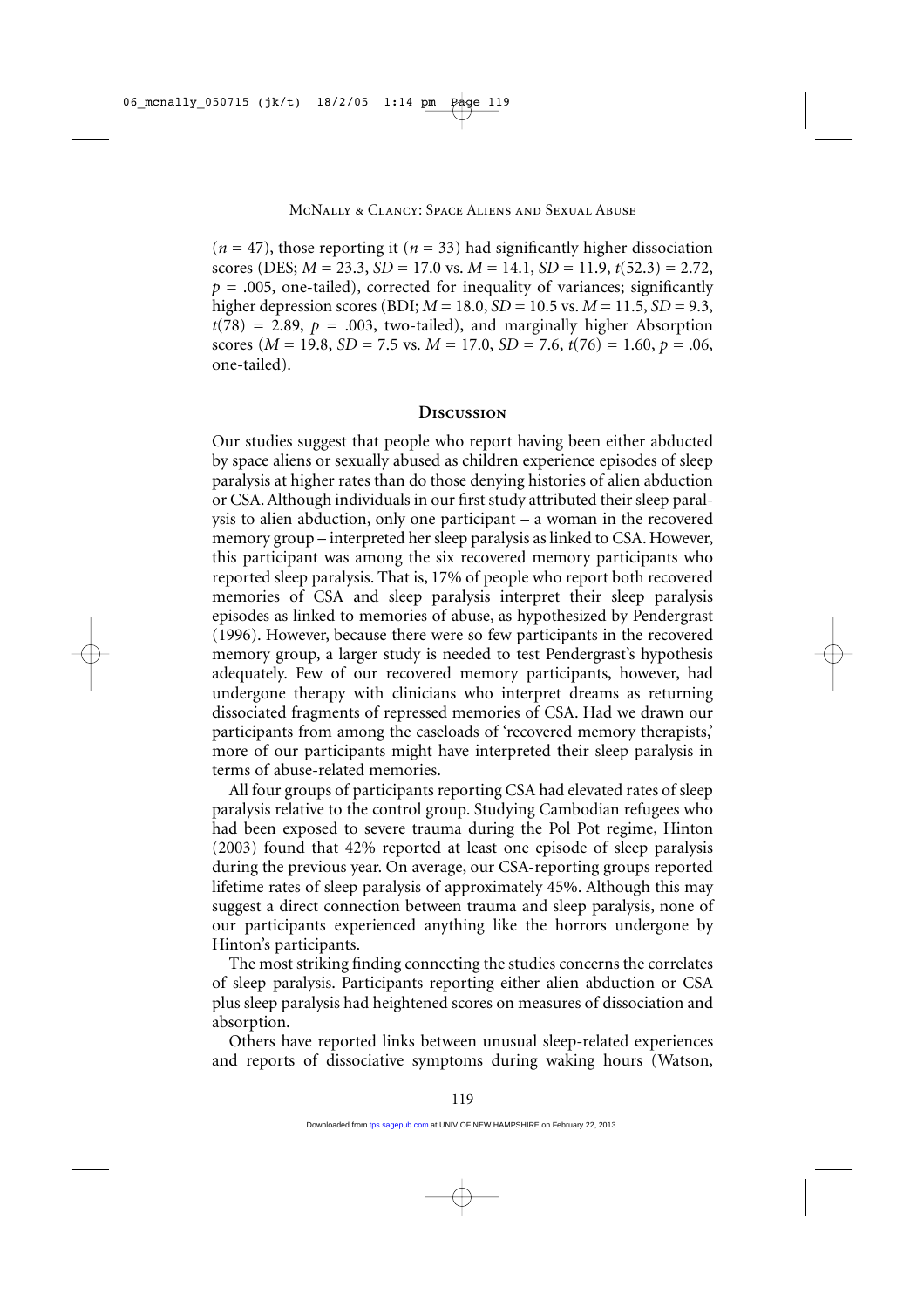2001). Likewise, Thalbourne and Houran (2000) published data in support of their construct of *transliminality* – 'a tendency for psychological material to cross (*trans*) thresholds (*limines*) into or out of consciousness' (p. 853). Indicators of this underlying trait include absorption, fantasy proneness, creativity, and paranormal experiences. While noting these similarities between people reporting CSA and reporting alien abduction, we emphasize that we are not 'equating' these two groups of individuals. For example, measures of psychological distress are usually much higher among CSA participants (McNally et al., 2000) than among abductees (McNally, Lasko et al., 2004).

Sleep paralysis is a common, albeit often-frightening event. How a person interprets it depends on the available cultural narratives (e.g. ghostly hauntings, alien visitations, neurological disease) and their credibility to the person seeking to explain this remarkable experience (Hufford, 1982). It is unclear why some people opt for an alien abduction interpretation, whereas others assume that they are haunted by a ghost or that they must have been dreaming after all (even though they know they were awake). That is, it is unclear why one cultural narrative is favored over another (e.g. ghosts vs. aliens). Our abductees did, however, entertain a wide range of 'New Age' beliefs (e.g. astral projection, foretelling the future) that might have made them especially prone to endorse an alien encounter interpretation of their sleep paralysis episodes.

Finally, not all individuals experiencing sleep paralysis seek explanations for it. Some simply shrug it off as a weird and inexplicable occurrence. Although certain individual difference variables, such as dissociation proneness, may predict the occurrence of sleep paralysis, other variables may predict whether someone engages in an 'effort after meaning' to explain this striking phenomenon.

### **Acknowledgments**

Preparation of this article was supported by National Institute of Mental Health grant MH61268 awarded to the first author. A version of this article was presented at the annual meeting of the Society for the Study of Psychiatry and Culture, October, 2003, Montreal, Quebec. A copy of the Sleep Experiences Questionnaire can be obtained from the first author. We thank Mark Pendergrast for his comments on this research.

#### **References**

Bernstein, E. M., & Putnam, F. W. (1986). Development, reliability, and validity of a dissociation scale. *Journal of Nervous and Mental Disease, 174*, 727–735. Cheyne, J. A. (2002a). Situational factors affecting sleep paralysis and associated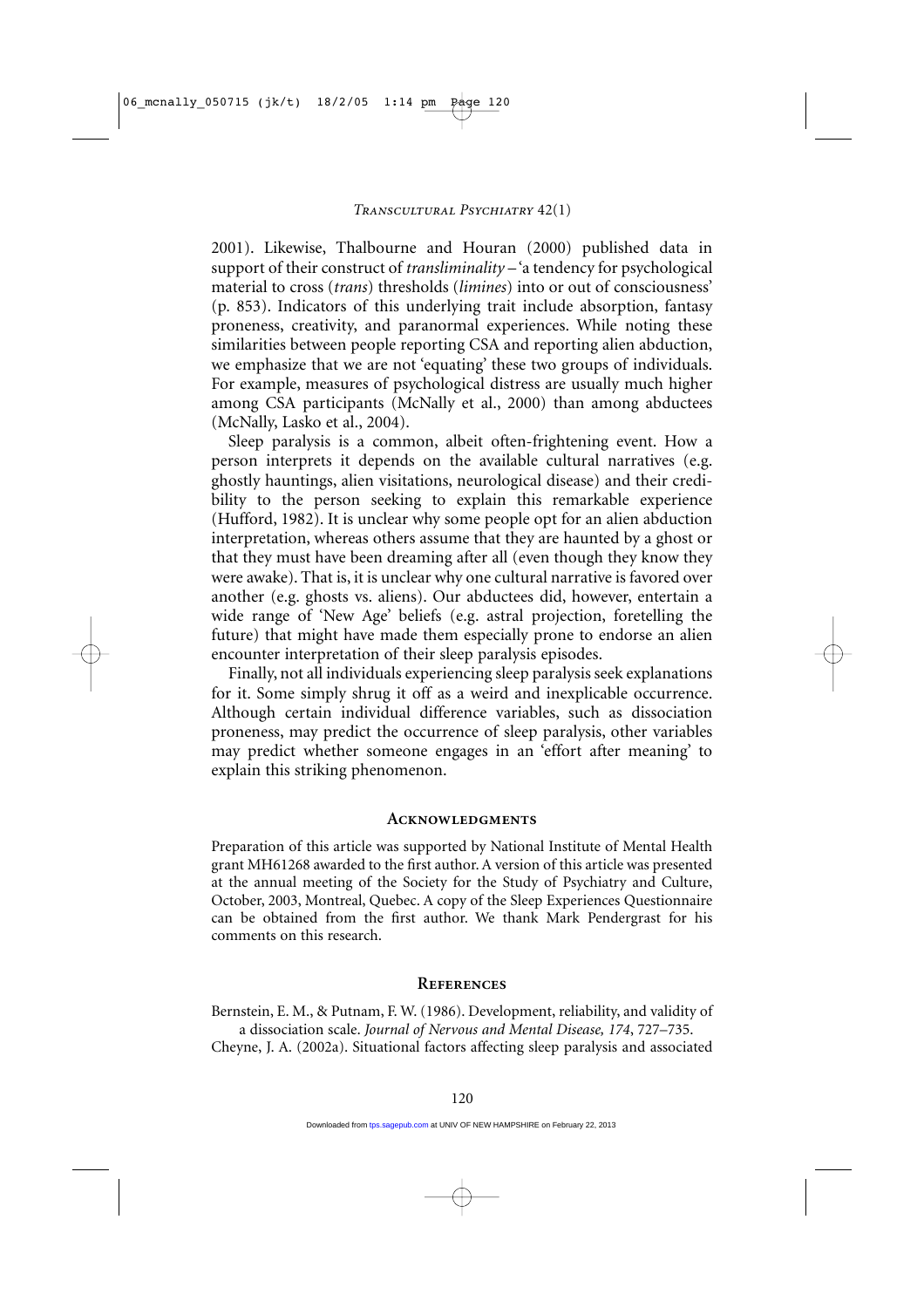hallucinations: Position and timing effects. *Journal of Sleep Research, 11*, 169–177.

- Cheyne, J. A. (2002b). *Waterloo Unusual Sleep Experiences Questionnaire VIIIa*. Available: http://watarts.uwaterloo.ca/~acheyne/spquest01.html
- Cheyne, J. A., Newby-Clark, I. R., & Rueffer, S. D. (1999). Relations among hypnagogic and hypnopompic experiences associated with sleep paralysis. *Journal of Sleep Research, 8*, 313–317.
- Clancy, S. A., & McNally, R. J. (2004). *Recovered memories of childhood sexual abuse: Forgetting as a consequence of voluntary suppression*. Manuscript submitted for publication.
- Clancy, S. A., McNally, R. J., Schacter, D. L., Lenzenweger, M. F., & Pitman, R. K. (2002). Memory distortion in people reporting abduction by aliens. *Journal of Abnormal Psychology, 111*, 455–461.
- Eckblad, M., & Chapman, L. J. (1983). Magical ideation as an indicator of schizotypy. *Journal of Abnormal Psychology, 51*, 215–225.
- Hinton, D. (October, 2003). Sleep paralysis among Cambodian refugees: Vengeful dead and paralysis-type panic attacks. In D. Hinton (Chair), *Sleep paralysis*. Symposium conducted at the meeting of the Society for the Study of Psychiatry & Culture. Montréal, Canada.
- Hobson, J. A. (1995). *Sleep*. New York: Scientific American Library.
- Holden, K. J., & French, C. C. (2002). Alien abduction experiences: Some clues from neuropsychology and neuropsychiatry. *Cognitive Neuropsychiatry, 7*, 163–178.
- Hufford, D. J. (1982). *The terror that comes in the night: An experience-centered study of supernatural assault traditions*. Philadelphia: University of Pennsylvania Press.
- Keane, T. M., Kolb, L. C., Kaloupek, D. G., Orr, S. P., Blanchard, E. B., Thomas, R. G., Hsieh, F. Y., & Lavori, P. W. (1998). Utility of psychophysiological measurement in the diagnosis of posttraumatic stress disorder: Results from a Department of Veterans Affairs Cooperative Study. *Journal of Consulting and Clinical Psychology, 66*, 914–923.
- Kotorii, T., Kotorii, T., Uchimura, N., Hashizume, Y., Shirakawa, S., Satomura, T., Tanaka, J., Nakazawa, Y., & Maeda, H. (2001). Questionnaire relating to sleep paralysis. *Psychiatry and Clinical Neurosciences, 55*, 265–266.
- Mack, J. E. (1994). *Abduction: Human encounters with aliens* (rev. ed.). New York: Ballantine.
- McNally, R. J. (2003a). *Remembering trauma*. Cambridge, MA: Belknap Press/ Harvard University Press.
- McNally, R. J. (2003b). Recovering memories of trauma: A view from the laboratory. *Current Directions in Psychological Science, 12*, 32–35.
- McNally, R. J., & Clancy, S. A. (in press). Sleep paralysis in adults reporting repressed, recovered, or continuous memories of childhood sexual abuse. *Journal of Anxiety Disorders*.
- McNally, R. J., Clancy, S. A., Barrett, H. M., & Parker, H. A. (2004). Inhibiting retrieval of trauma cues in adults reporting histories of childhood sexual abuse. *Cognition and Emotion*, *18*, 479–493.